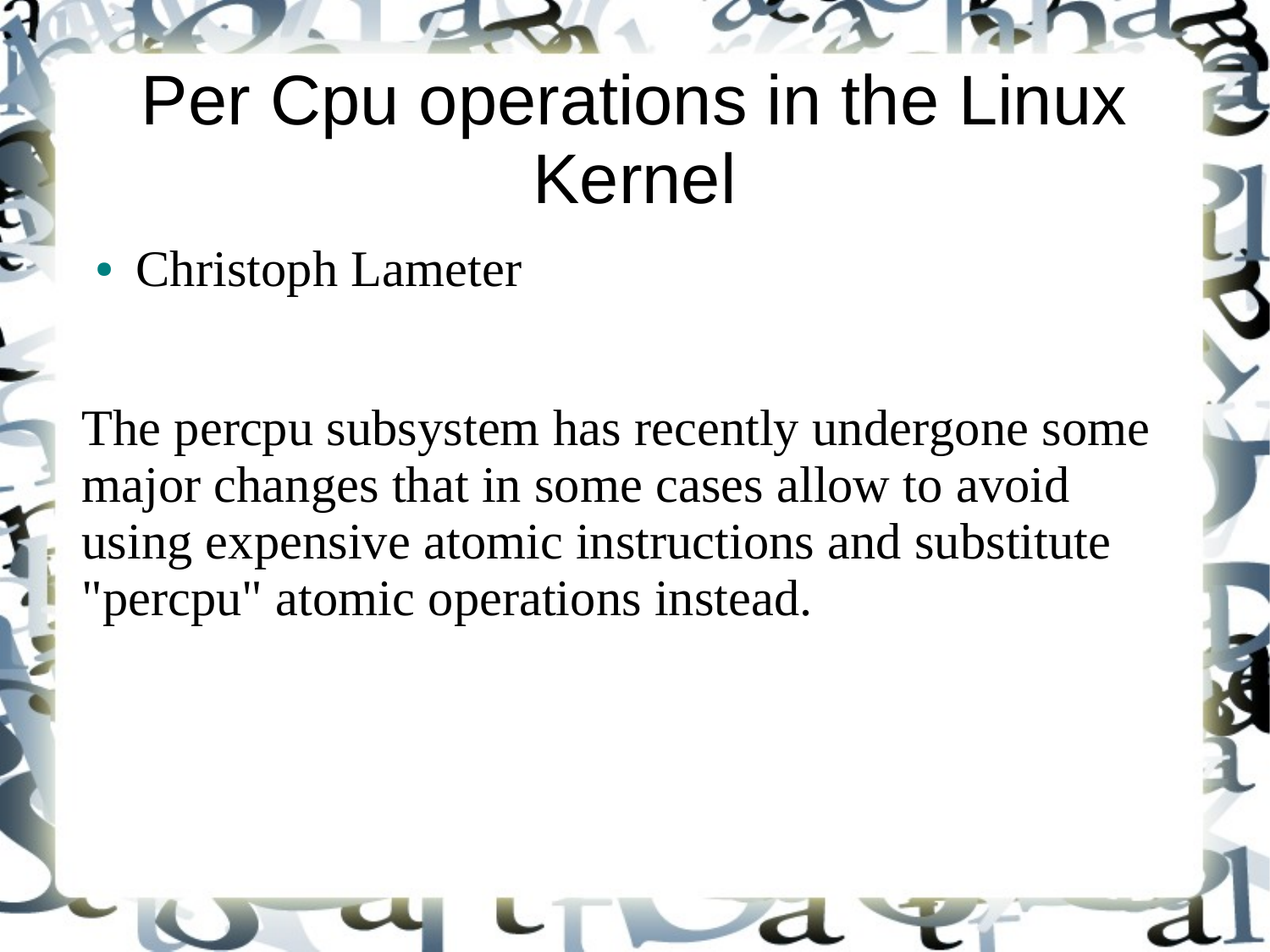#### Percpu synchronization



Global locks Bouncing Cachelines Scalability issues

Percpu state

Percpu operations

Cacheline use per cpu No bouncing Cpu stability issues (irq, preemption)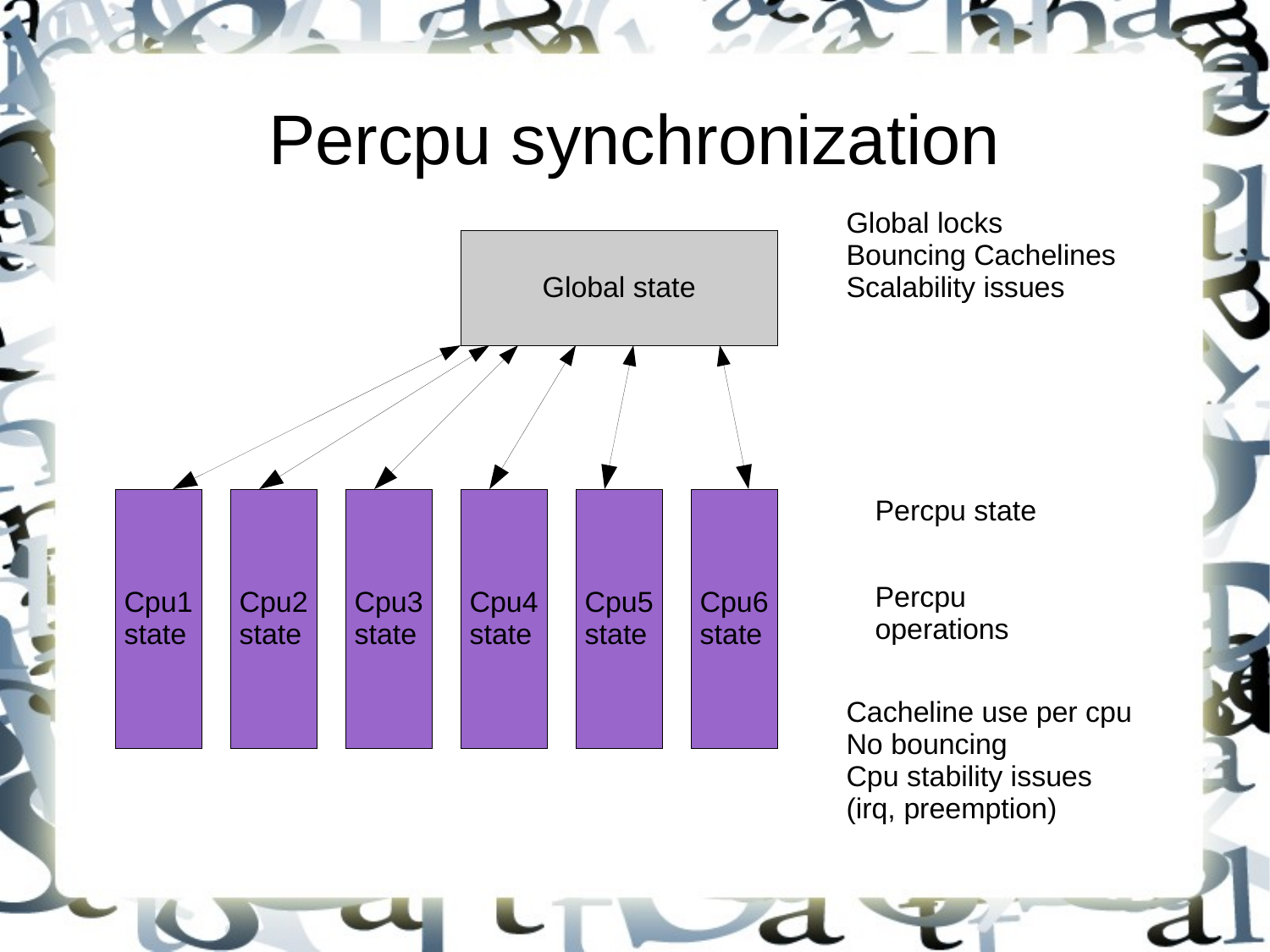### Kernel examples

- Percpu counters (vm statistics f.e, network statistics etc)
- Page allocator
- Slab allocators
- Various VFS components (buffer\_heads, counters)
- Irq tracking
- Rcu infrastructure
- Profiling, ftrace etc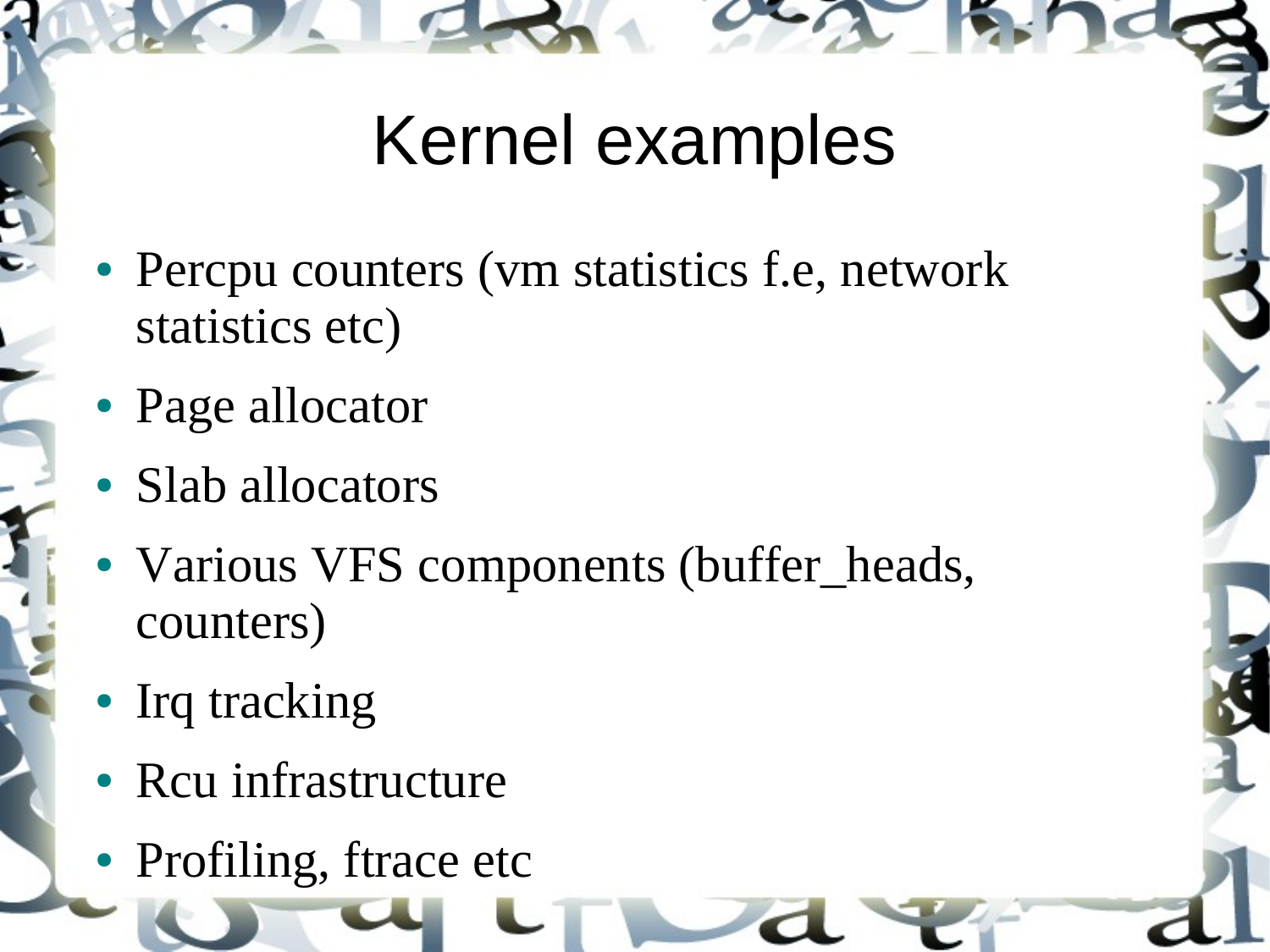#### What are per cpu accesses

- Operations on data that is for use by a specific processor.
- OS keeps an instance of each variable for each processor.
- Per cpu accesses must relocate addresses to point to the right variable for this processor.
- Per cpu data is fast since cacheline bouncing does not occur.
- Per cpu variables can be effectively cached by the processor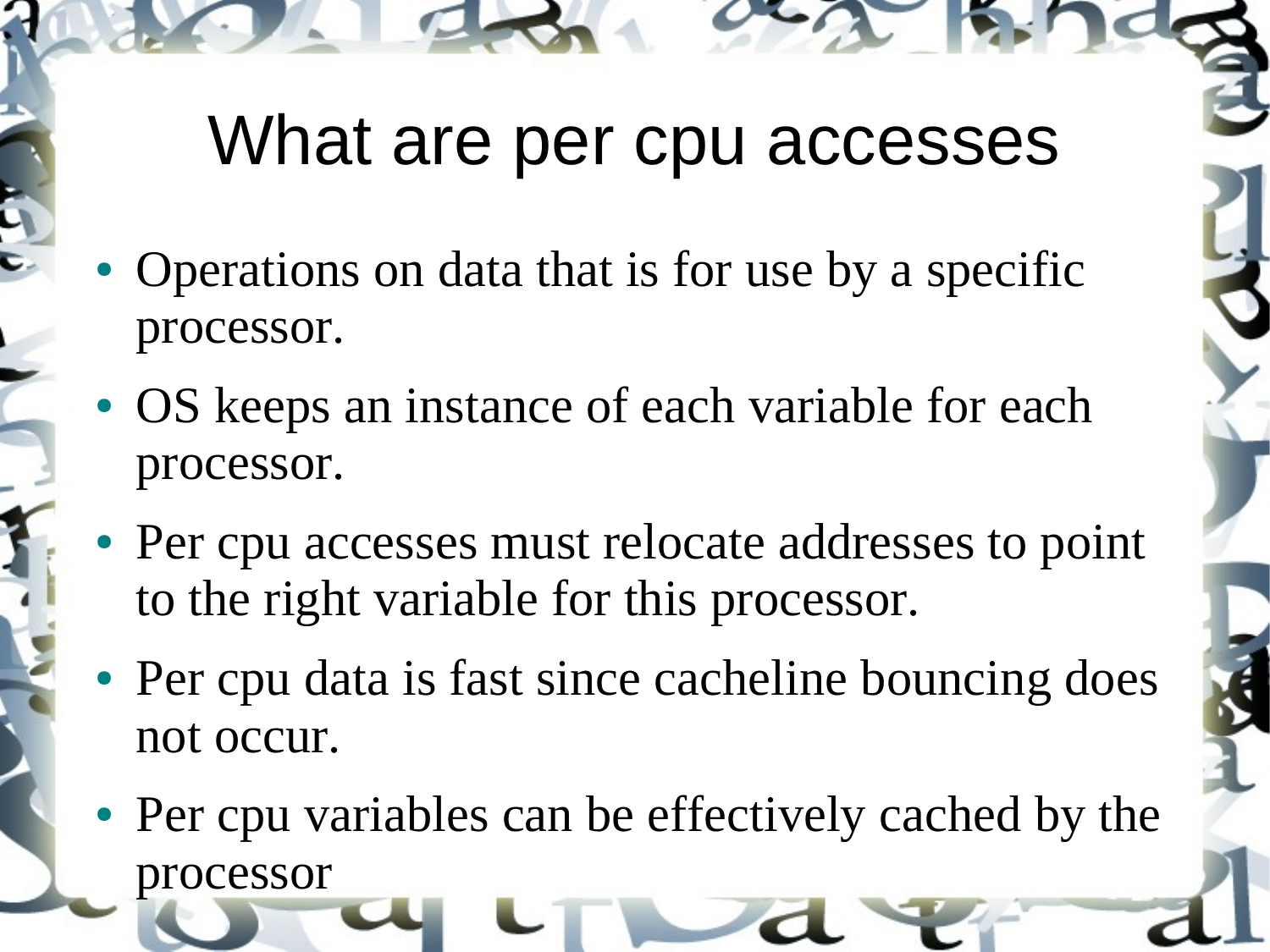## Per cpu "atomicity"

- Concurrency issues exist but only on a single processor.
- In a preemptible environment the scheduler can give the processor to a different cpu (the currently executing code is interrupted)
- Interrupts can cause execution of different code.
- An "atomic" access is therefore an operation that is not subject to hardware interrupts.
- Ordering is not an issue since the view of a single cpu of the memory is guaranteed to be consistent.
- Percpu rmw instructions can avoid having to disable interrupts and/or preemption.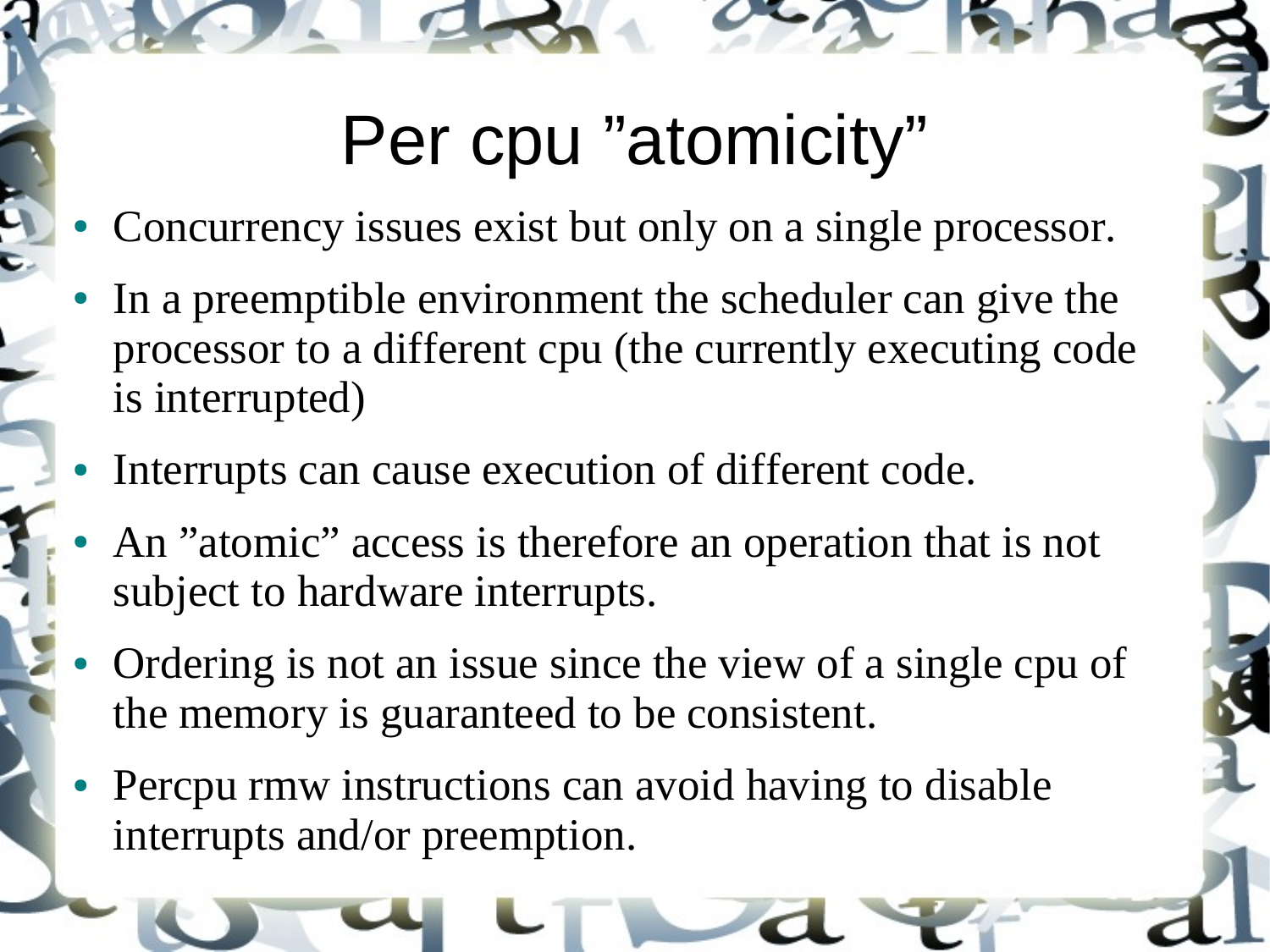Example: this\_cpu\_inc(mycounter);

- ➔ **DECLARE\_PER\_CPU(mycounter, int)**
- ➔ **this\_cpu\_inc(mycounter)**
- There are NR\_CPUS instances of **mycounters**.
- **this\_cpu\_inc** increments the one for the current processor.
- this cpu inc creates an instruction that guarantees the load and the store of the integer occur on the same processor. In many cases the processor has such instructions.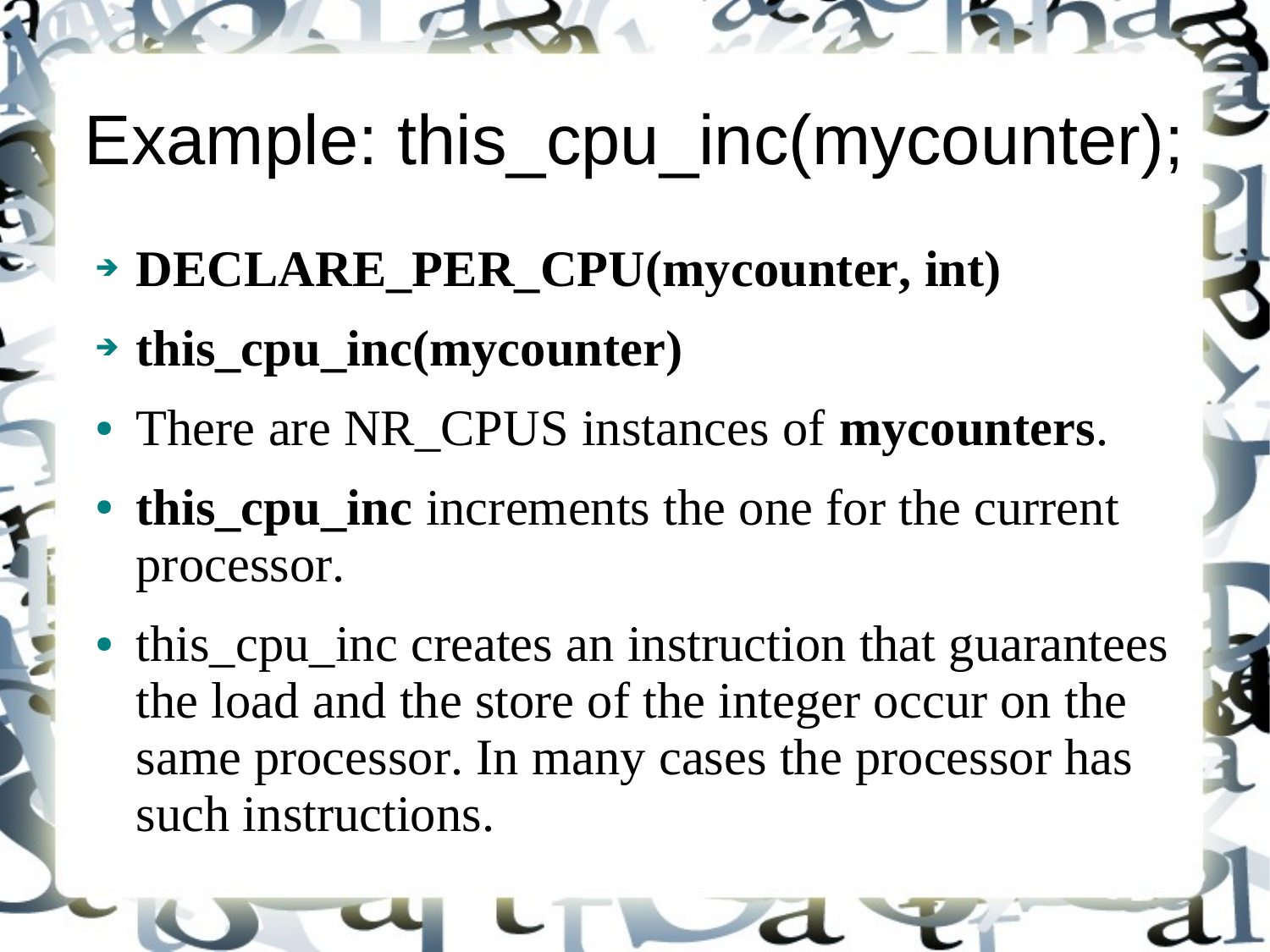#### Open coded variant

- DECLARE\_PER\_CPU(int, mycounter);
- int cpu;
- preempt\_disable();
- $cpu = smp\_processor_id();$
- per\_cpu(mycounter, cpu)  $+= 1$ ;
- preempt\_enable();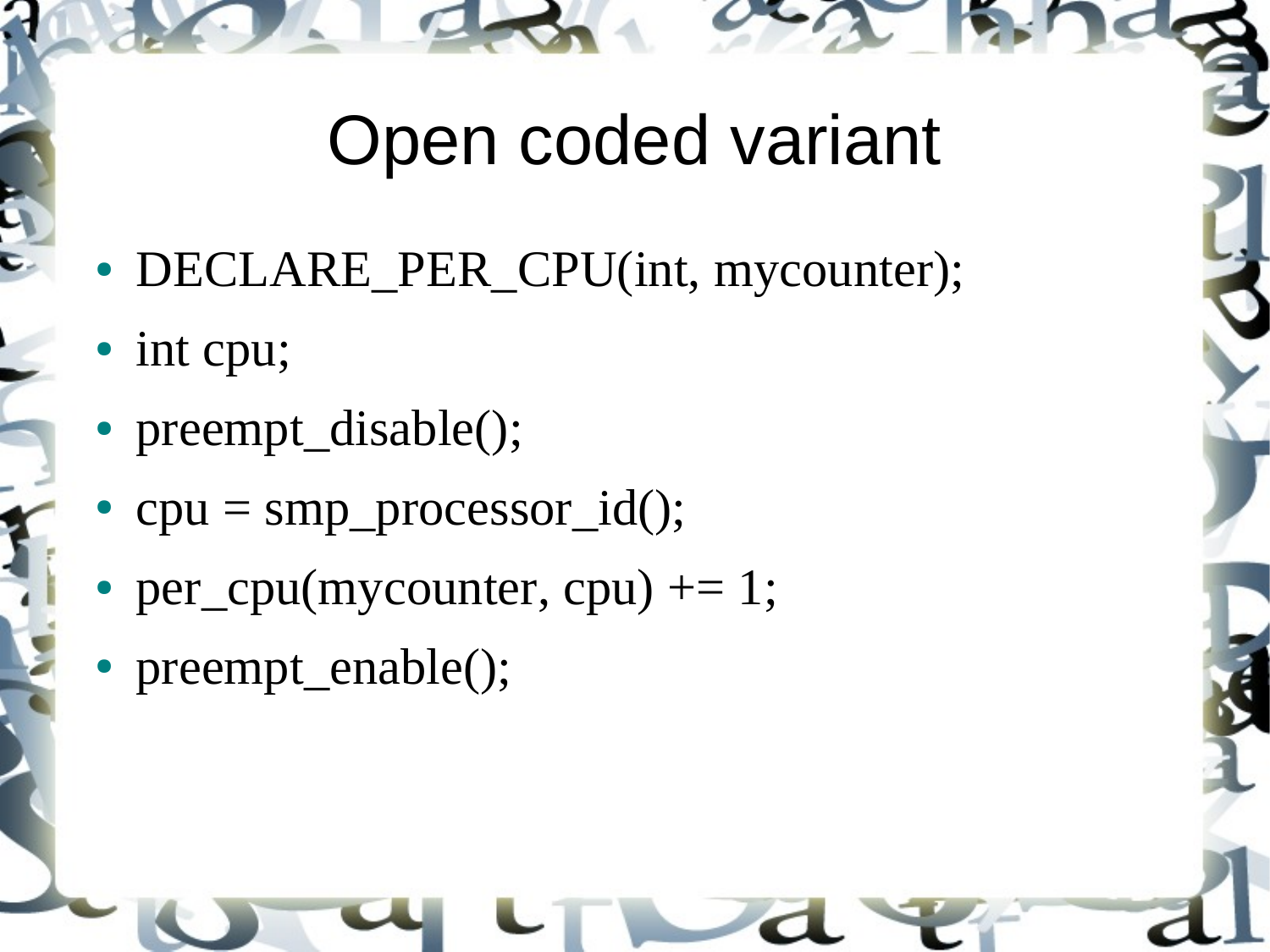#### Code comparison

- 
- inc gs%:var **•** Call **preempt\_disable()** 
	- Call **smp\_processor\_id()**
	- Calculate per cpu pointer address.
	- Increment variable at that address.
	- Call **preempt\_enable()**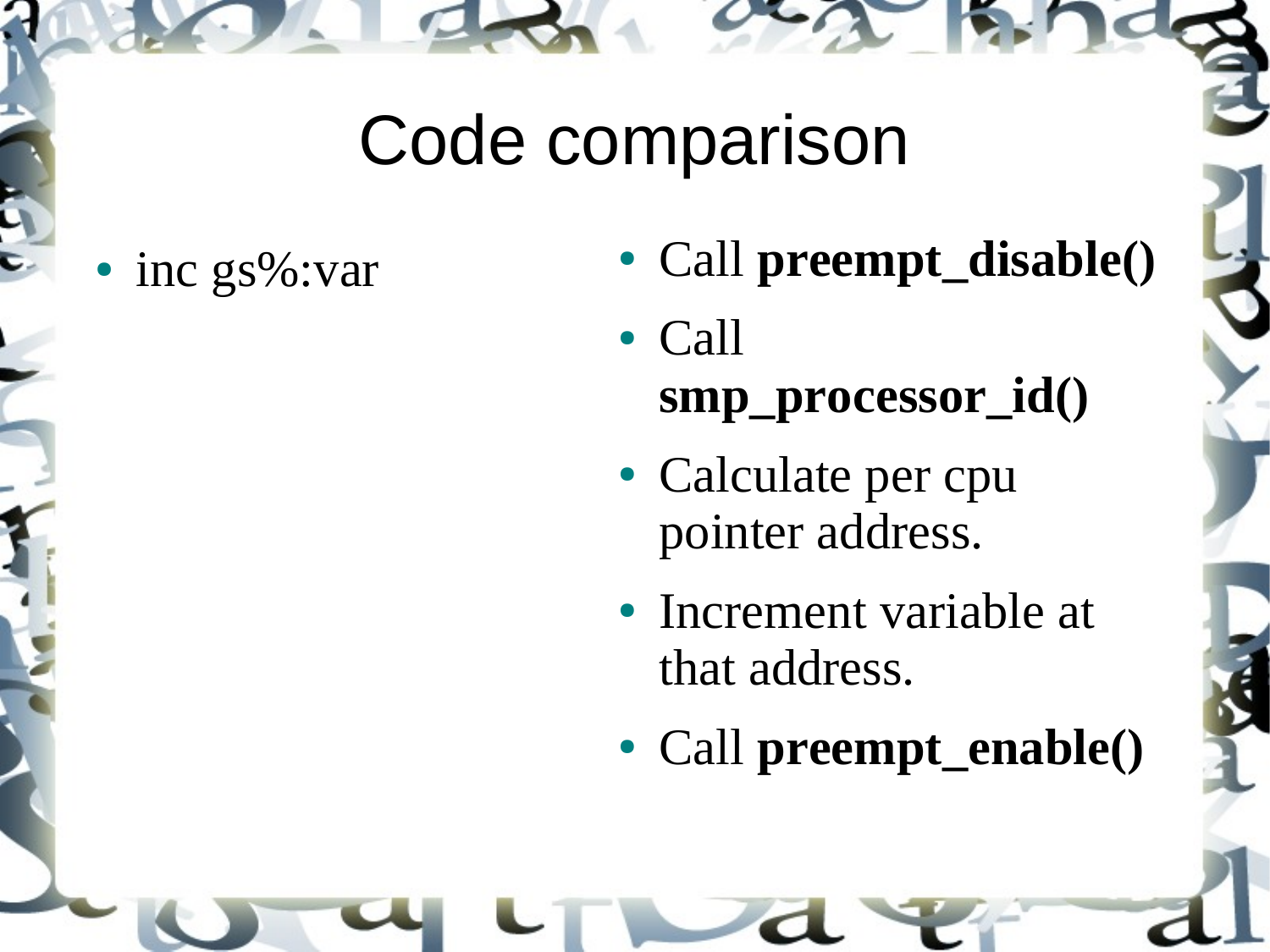# Simple per cpu operations

- this cpu operations work on variables not on pointers.
- this\_cpu\_load
- this\_cpu\_store
- this\_cpu\_inc
- this\_cpu\_add
- this\_cpu\_dec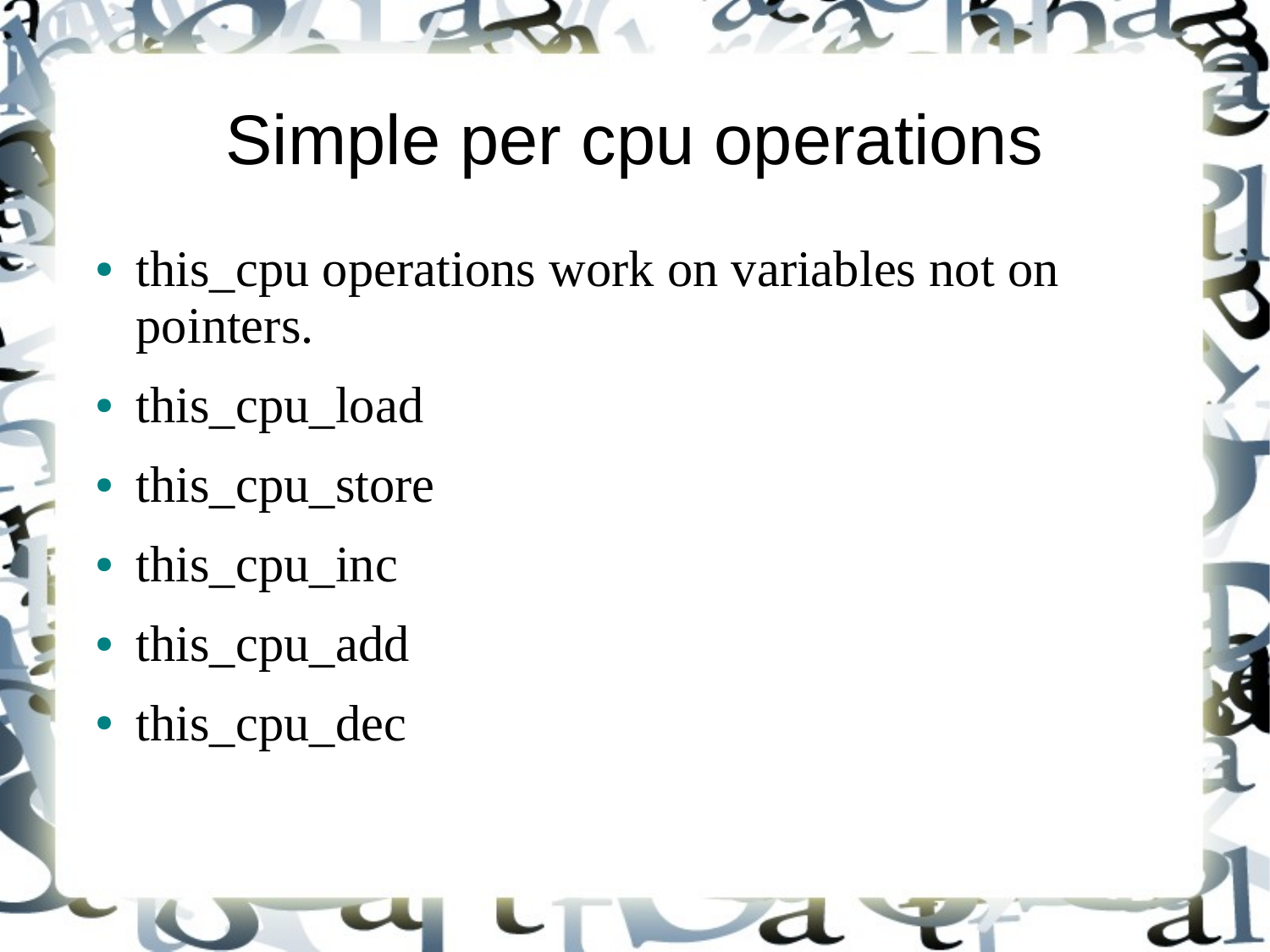### Static per cpu declarations

- DECLARE\_PER\_CPU
- DEFINE PER CPU
- Address can be directly put into the inc instruction.
- No register use.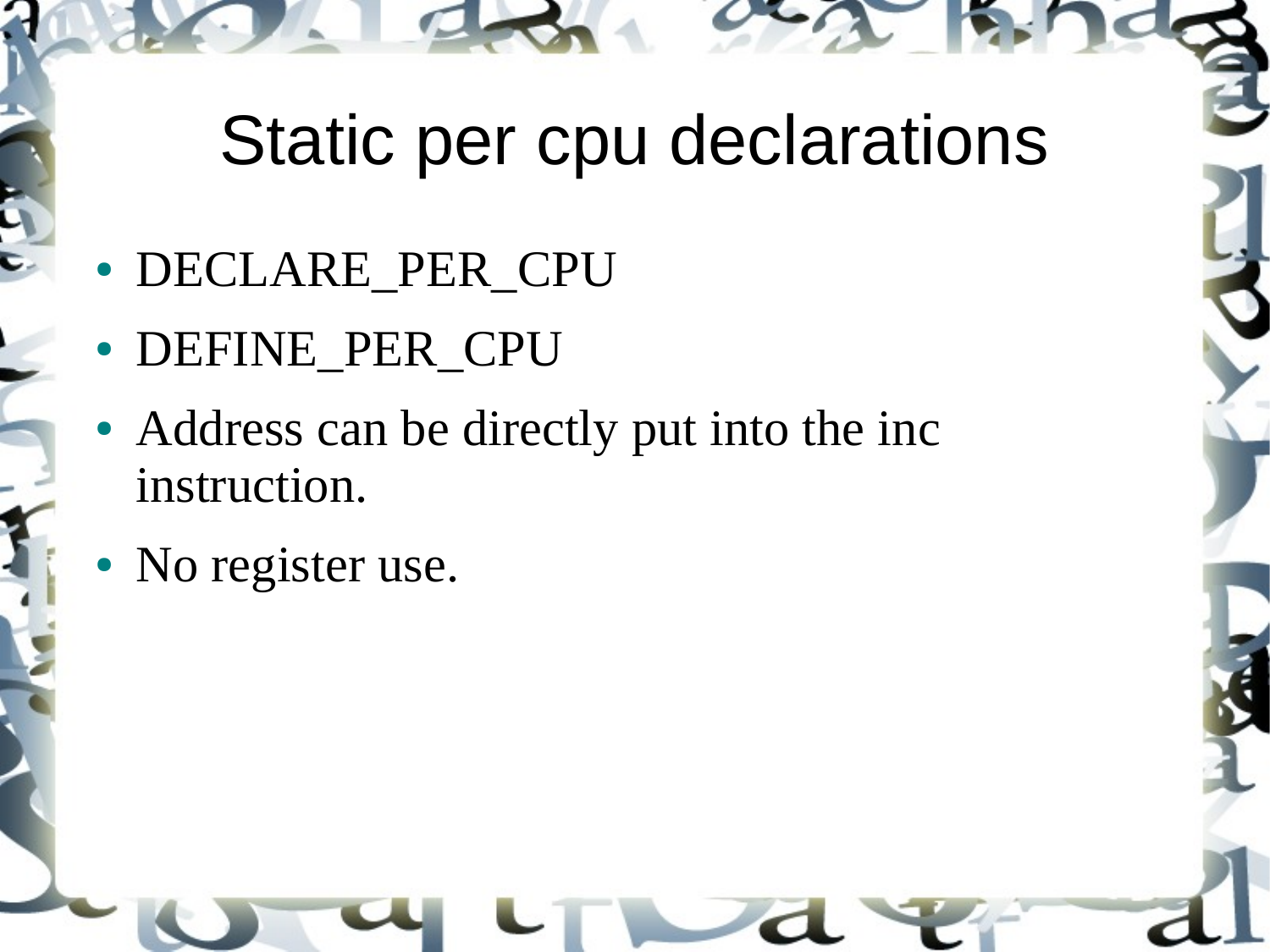### Dynamic per cpu allocations

#### • **alloc\_percpu()**

- Reserves memory in per cpu system areas.
- Returns a "percpu" pointer.
- Pointer cannot be directly dereferenced. It must first be relocated to a per cpu area using **this\_cpu\_ptr()** or **per\_cpu\_ptr()**.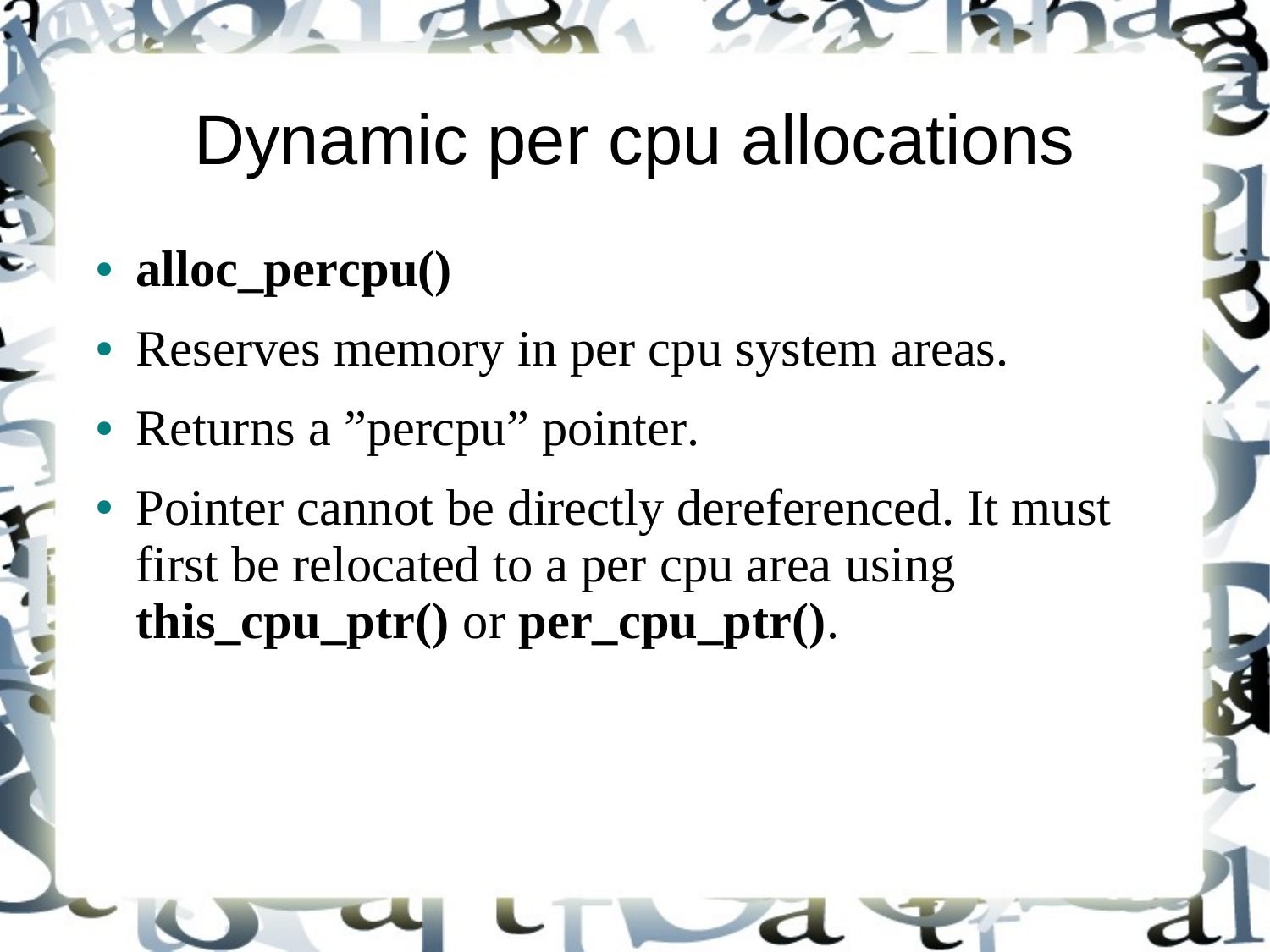# Incremented fields in dynamically allocated per cpu data

- Fields can be directly specified.
- Assume that p is a percpu pointer to struct structx with an int y in it.
- A percpu pointer can be obtained using either
	- alloc\_percpu()
	- Or & operator on a static per cpu variable
- Then the int y can be incremented using;
	- this\_cpu\_inc(structx->y)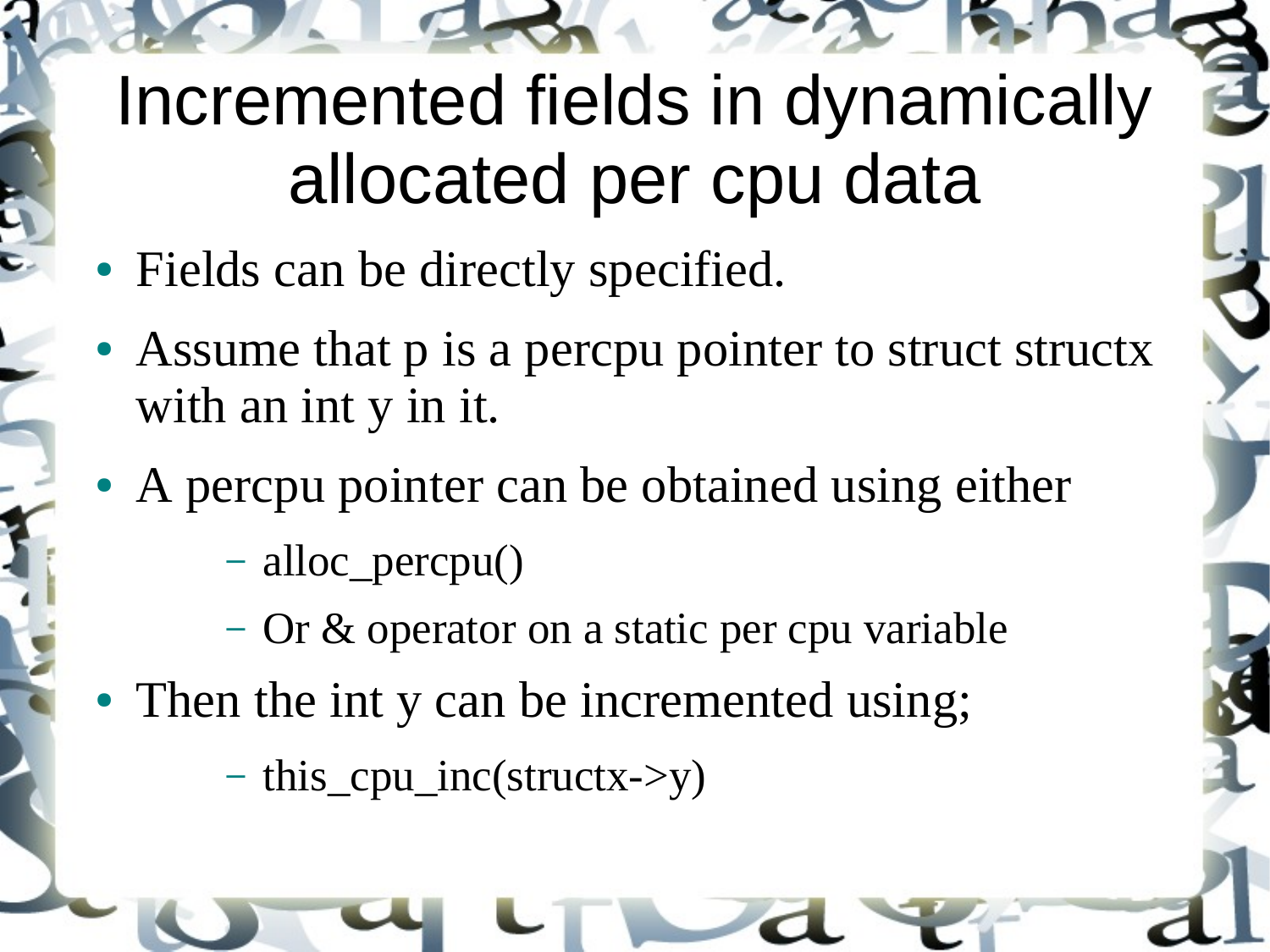# Cmpxchg support

- Cmpxchg is useful to avoid disabling interrupts and preemption to update a value.
- Vm statistics use that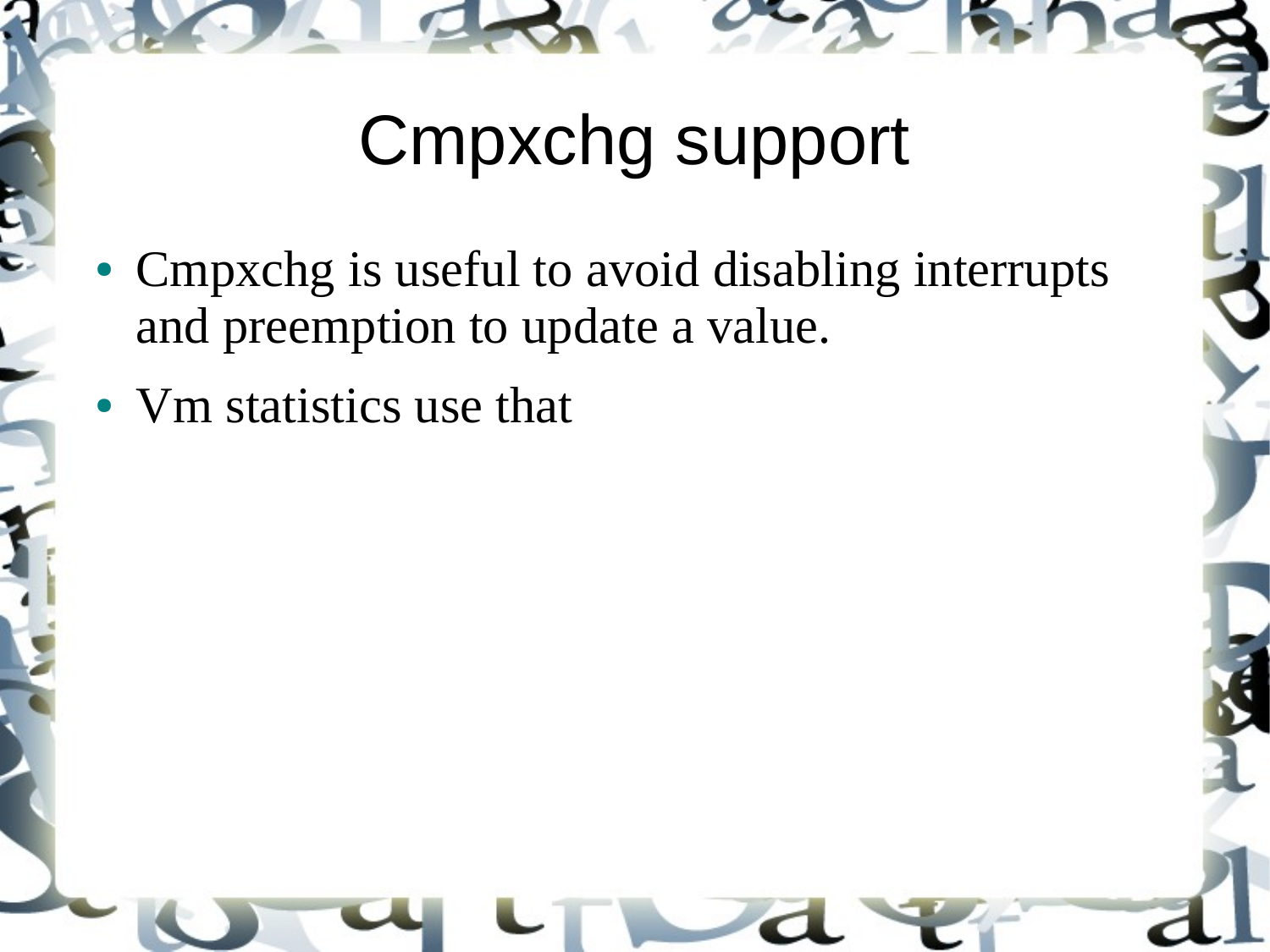# cmpxchg\_double support

- cmpxchg\_double can do atomic operations on a two wordsize variable
- Used by slub for pointer list management.
	- One word contains the pointer
	- Second word is a ticket number to be able to check if there was an operation in between.
- Must be emulated on ancient early AMD64 machines that did not have that instructions.
- Only effective on x86. Other arches have to fallback to a some code that simulates the action.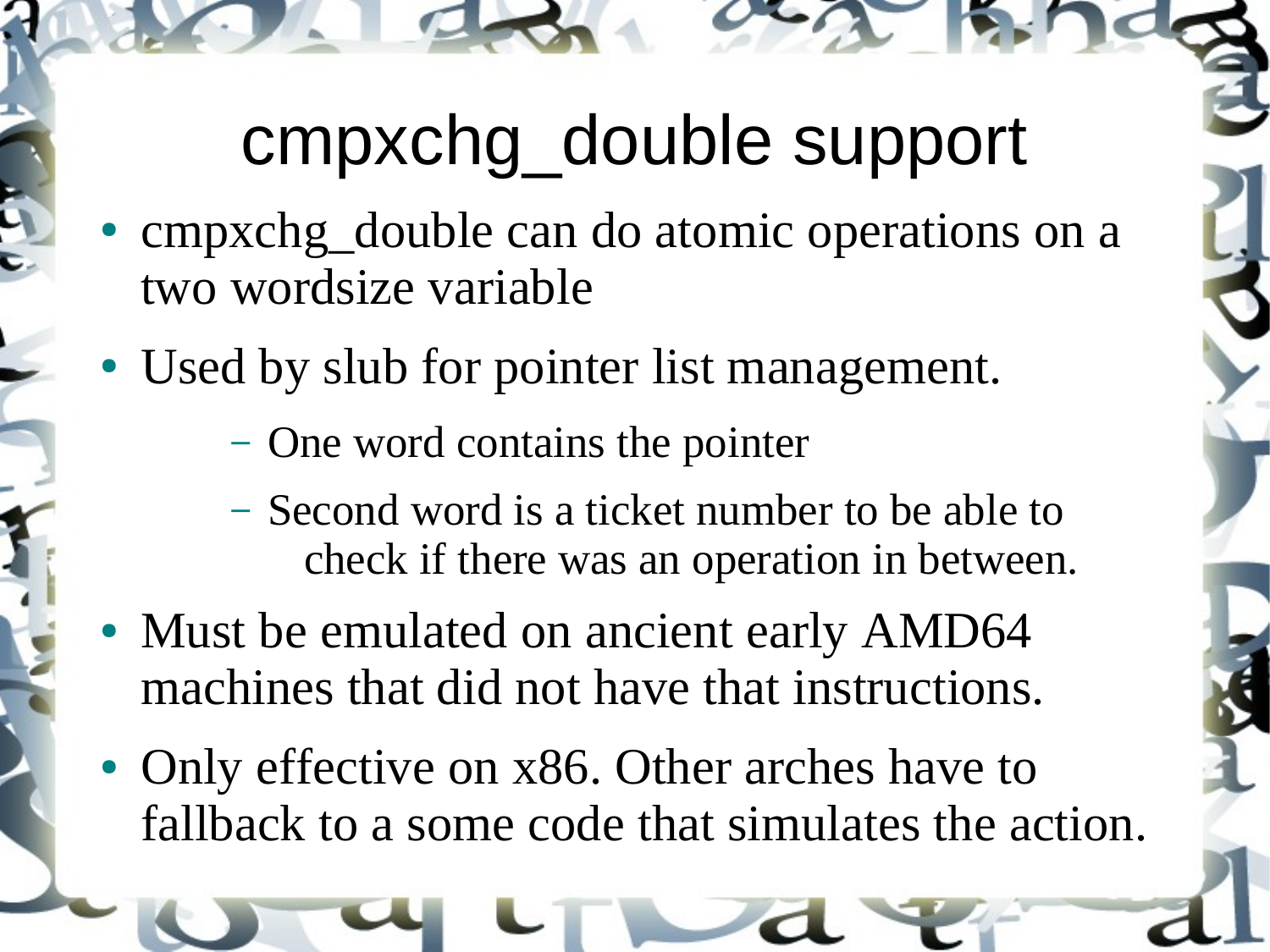# Slub fastpath use of cmpxchg\_double

- Use of the ticket number to serialize pointer list operations.
- Avoids interupt disable and thereby cuts the cycle count in half.
- Barrier() instead of smp\_read/write\_barriers.
- Instruction placement matters.
- The issue is that the processor may interrupt after each instruction.